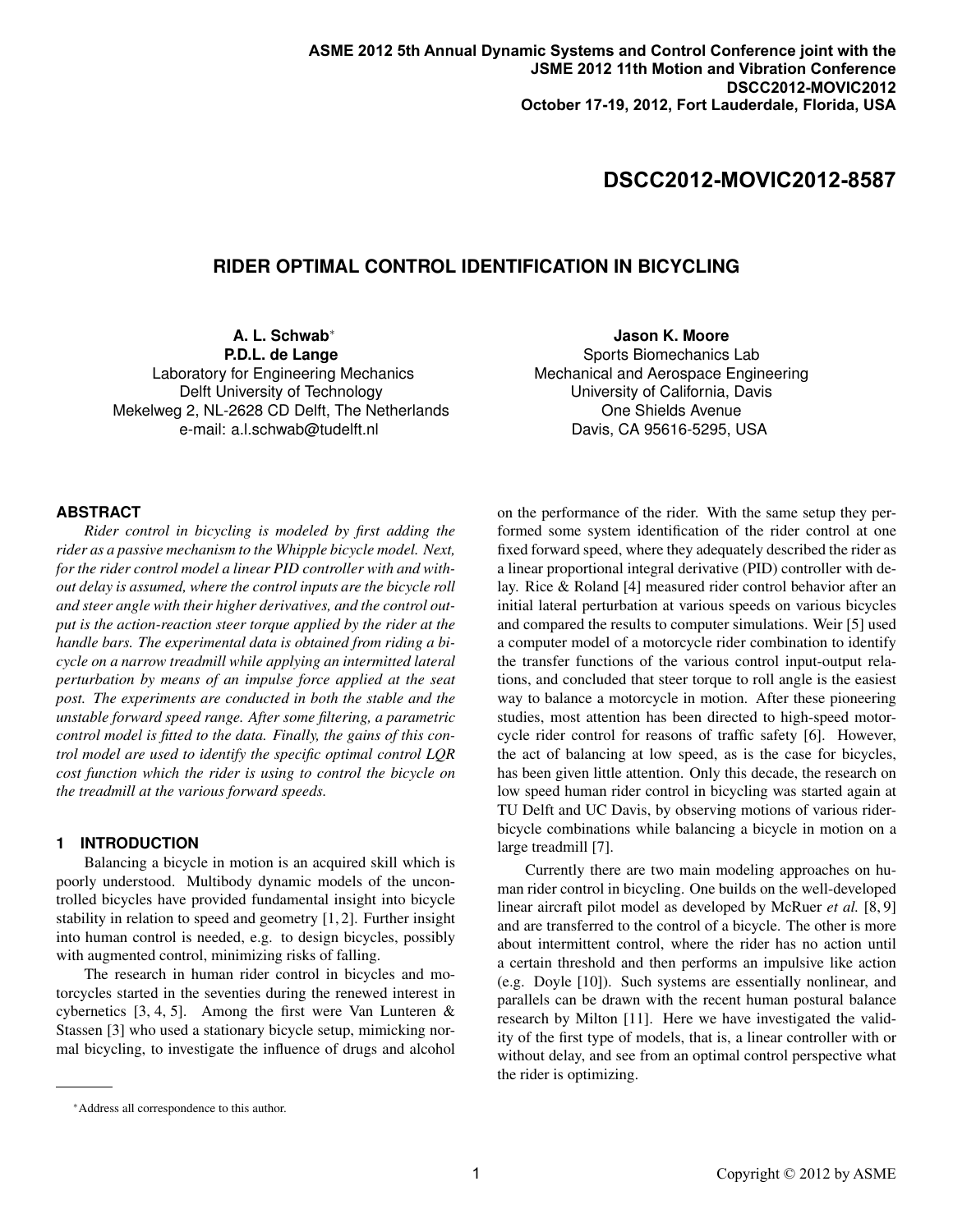The outline of the paper is as follows. After this introduction the model of the bicycle-rider combination which is used in the system identification process is presented. Then the method of the applied system identification techniques are discussed. Next the measurements are briefly discussed after which the results of the system identification and the optimization strategy are presented. The paper ends with a discussion of the results and some conclusions.

#### 2 METHODS

For the rider model we assume a linear PID controller with or without delay, where the control inputs are the bicycle roll and steer angle with their higher derivatives, and the control output is the steer torque. The rider is assumed to be rigidly attached to the rear frame. The experimental data is obtained from UC Davis [12], where experiments concerning rider control in bicycling are in progress. In these experiments, the bicycle is ridden on a narrow treadmill and intermittently laterally perturbed by an impulsive force at the seat post, see Figure 1. The experiments were done at three forward speeds: 3.2, 4.3 and 7.4 m/s, and by such covering both unstable and stable uncontrolled lateral motions. First a nonparametric final impulse response (FIR) model is derived, which served as a platform for subsequent parametric modeling. Next a linear PID parametric model is fitted to the non-parametric model using the steer angle signal. Finally the gains form this model are used in an linear quadratic regulator (LQR) optimal control scheme to see what the rider is optimizing.

#### **EXPERIMENTAL SETUP**  $\mathbf{3}$

At UC Davis a measurement bicycle is constructed, which is equipped with a number of sensors to measure the state and rider input, see Figure 1. In addition, a perturbator mechanism is present, which is used to excite the system. These perturbations are applied by laterally pulling a rope with a force sensor in series, which is attached on the seat post. The measurement bicycle has the following characteristics: the upper body lean is constrained by rigidly fixing the upper body with a harness to the bicycle frame in order to mimic the rigid rider bicycle model (Whipple model) as best as possible, the bicycle is electrically driven, so the rider does not need to exert pedaling power and thus eliminates the need for lower limb movement, and the knees are fixed to the bicycle frame, which prevents the lateral knee movement which was observed in [7].

The experiments are performed on a narrow treadmill were the task is to keep the bicycle in balance. The treadmill proved to be very suitable for the perturbation experiments, since it is easy to perturb a stationary positioned bicycle by pulling the rope. A downside of this environment is the rather narrow track, resulting in a stressful and unnatural overly concentrated way of bi-



FIGURE 1. Experimental setup at UC Davis of an instrumented and actuated bicycle riding on a narrow treadmill. The lateral perturbation is an impulsive pulling force at the seat post.



**FIGURE 2.** Measurements of the roll angle  $\phi$  (top), steering angle  $\delta$ (middle) and disturbance  $w$  (bottom) for a forward velocity of 3.2 m/s.

cycling. The treadmill perturbation experiments were performed at forward velocities of 3.2, 4.3 and 7.4 m/s with a measurement time of 60 to 90 seconds per run, each of which is repeated a number of times. The measured data during the experiment are: the forward velocity v, the rear frame roll angle  $\phi$  and roll rate  $\dot{\phi}$ , the steer angle  $\delta$  and steer rate  $\delta$ , the disturbance force applied at the seat post w, and the steering torque  $T_{\delta}$ . Unfortunately the latter showed large errors and was not used in the identification process. Figure 2 shows a typical measurement of the roll angle, steering angle and input force.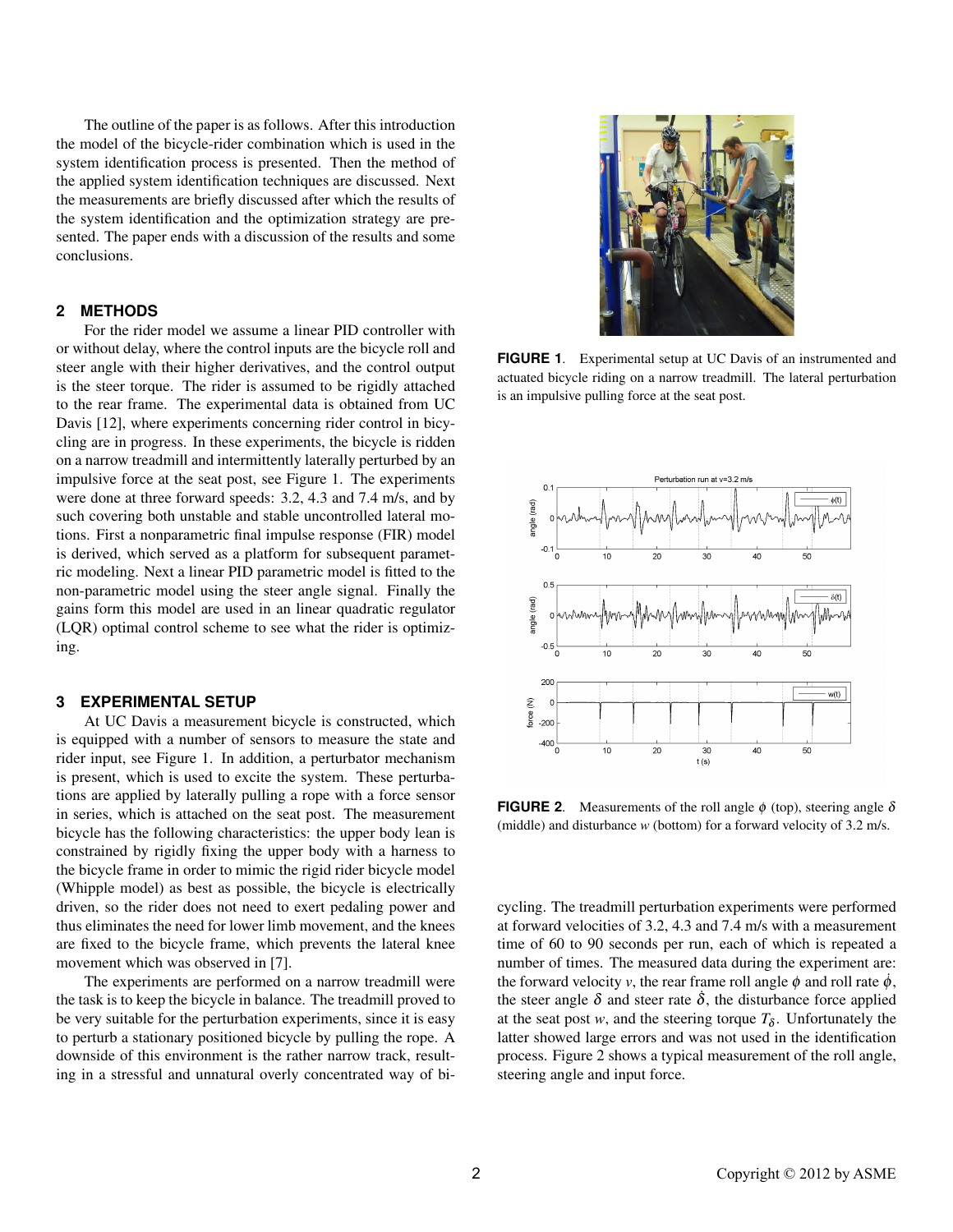#### **SYSTEM MODEL**

The total system is a combination of a bicycle model and a rider model. For the bicycle the Whipple [13] rigid rider model will be used. Whereas, the rider control will be modeled as a linear feedback control system with inherent neuromuscular lag and time delays.

The Whipple bicycle model [13], which recently has been benchmarked [1], consists of four rigid bodies connected by revolute joints. The contact between the knife-edged wheels and the flat level surface is modelled by holonomic constraints in the normal direction, prescribing the wheels to touch the surface, and by non-holonomic constraints in the longitudinal and lateral directions, prescribing zero longitudinal and lateral slips. In this original model, it is assumed that the rider is rigidly attached to the rear frame and has no hands on the handlebar. The resulting non-holonomic mechanical model has three velocity degrees of freedom: forward speed v, roll rate  $\dot{\phi}$  and steering rate  $\delta$ . The lateral motions can be described by the linearized equations of motion for small perturbations about the upright steady forward speed  $v$ , and have the structure,

$$
\mathbf{M}\ddot{\mathbf{q}} + v\mathbf{C}_1\dot{\mathbf{q}} + [g\mathbf{K}_0 + v^2\mathbf{K}_2]\mathbf{q} = \mathbf{f},\tag{1}
$$

where the time-varying variables are  $\mathbf{q} = [\phi, \delta]^T$  and the roll and steering torques are  $\mathbf{f} = [T_{\phi}, T_{\delta}]^{\mathrm{T}}$ . The entries in the constant coefficient mass matrix  $M$ , damping-like matrix  $C_1$  (there is no real damping in the system), and constant and velocity dependent stiffness matrices  $K_0$  and  $K_2$  can be calculated from a nonminimal set of 25 bicycle parameters as described in [1]. For the instrumented bicycle from Figure 1, where the 25 bicycle parameters where measured using the methods described in [14]. the resulting matrices are:

$$
\mathbf{M_0} = \begin{bmatrix} 131.5085 \ 2.6812 \ 2.6812 \ 0.2495 \end{bmatrix}, \mathbf{C_1} = \begin{bmatrix} 0 & 42.748 \\ -0.31806 \ 1.6022 \end{bmatrix}, \n\mathbf{K_0} = \begin{bmatrix} -116.19 & -2.7633 \\ -2.7633 & -0.94874 \end{bmatrix}, \mathbf{K_2} = \begin{bmatrix} 0 & 102.02 \\ 0 & 2.5001 \end{bmatrix}. \tag{2}
$$

Because the forward speed is a parameter, the stability of the lateral motions expressed by the eigenvalues from the linearized equations of motion (1), also show this forward speed dependency. These eigenvalues of the uncontrolled instrumented bicycle, in the forward speed range of  $0 \text{ m/s} < v < 10 \text{ m/s}$ , are presented in Figure 3. In principle, there are up to four eigenmodes, where oscillatory eigenmodes come in pairs. Two are significant and are traditionally called the *capsize* mode and the weave mode, see Figure 3. The capsize mode corresponds to a real eigenvalue with an eigenvector dominated by lean: when unstable, the bicycle follows a spiralling path with increasing curvature until it falls. The weave mode is an oscillatory motion in

which the bicycle sways about the heading direction. The third remaining eigenmode is the overall stable *castering* mode, like in a trailing caster wheel, which corresponds to a large negative real eigenvalue with an eigenvector dominated by steering. In the unstable region ( $v < v_{\text{weave}}$ ) there is clearly need for rider control.



FIGURE 3. Eigenvalues for the uncontrolled instrumented bicycle from figure 1 in the forward speed range  $0 < v < 10$  m/s, solid lines are the real values and dashed lines are the imaginary values. The speed where the weave motion becomes stable is  $v_{\text{weave}} \approx 6.2 \text{ m/s}$ . The capsize mode becomes mildly unstable at  $v_{\text{capsize}} \approx 10.8 \text{ m/s}$ , which is not shown in the figure. Forward speeds used in the experiments are donated by an  $*$ .

The rider control model is assumed to be a linear feedback system in series with neuromuscular lag and time delay. The linear feedback system is usually written as  $\mathbf{u}(s) = \mathbf{K}(s)\mathbf{y}(s)$  with the control input  $y$ , control output  $u$ , and feedback gains  $K$ . In our model the rider control input is assumed to be the bicycle roll and steer angle,  $\mathbf{y} = [\phi, \delta]^T$ , and for the rider control output we assume steer torque only,  $\mathbf{u} = [T_{\delta,\mathbf{u}}]$ . This rider control output then acts as input to the bicycle model,  $\mathbf{f} = [0, 1]^T \mathbf{u}$ , and by such closes the control loop. Next we introduce a number of sensory feedback gains, which act linearly on the bicycle configuration output. We assume the rider to be capable of sensing and applying proportional, integrative, first and second order derivative action. These assumptions may be modeled mathematically according to,

$$
K_{\phi}(s) = k_{\phi p} + k_{\phi i} s^{-1} + k_{\phi d} s + k_{\phi d d} s^{2} ,
$$
  
\n
$$
K_{\delta}(s) = k_{\delta p} + k_{\delta i} s^{-1} + k_{\delta d} s + k_{\delta d d} s^{2} ,
$$
\n(3)

with roll angle feedback  $K_{\phi}$  and steer angle feedback  $K_{\delta}$ , and s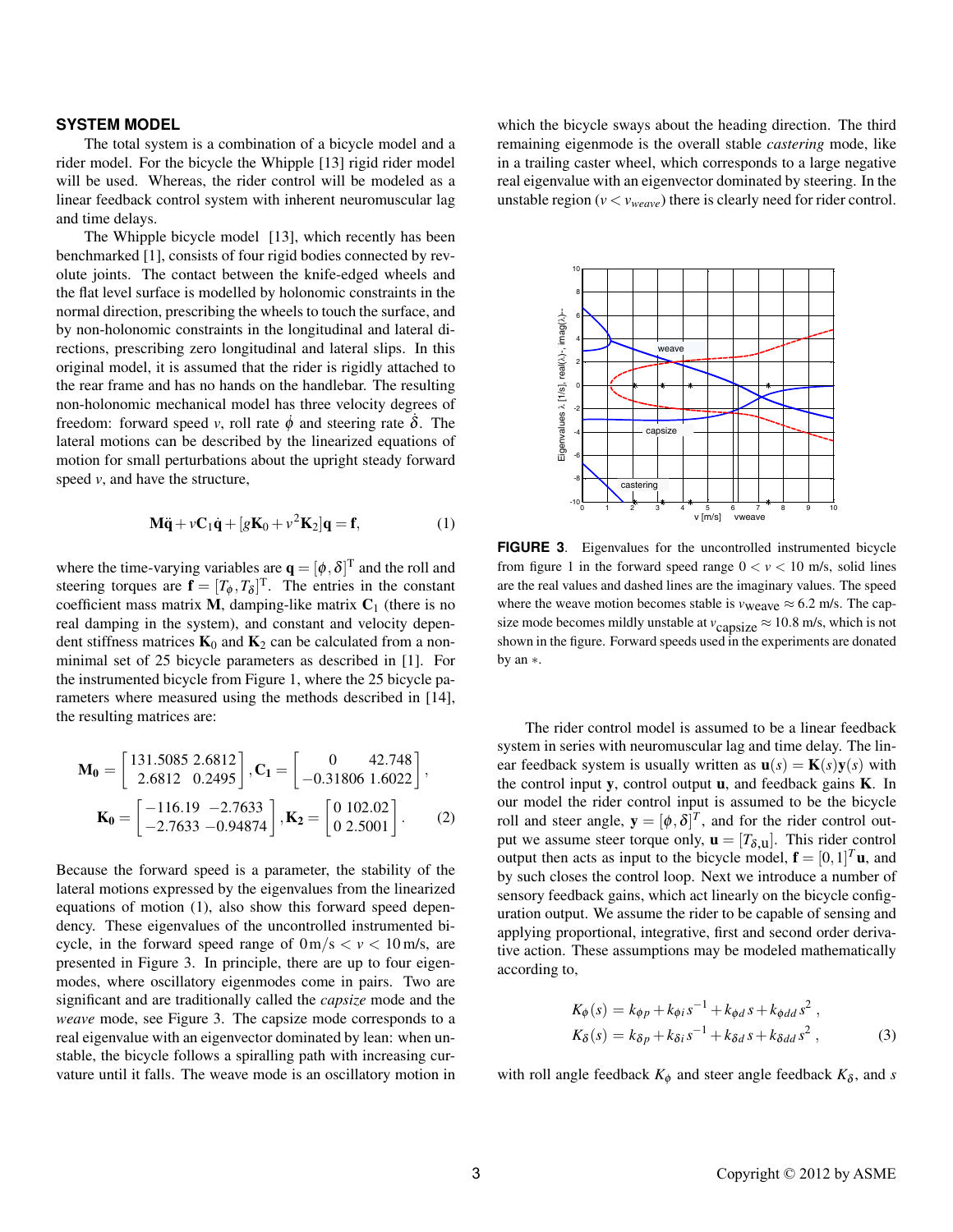

**FIGURE 4.** Block diagram of the inner control structure of **K**, with roll and steering angle feedback gains  $K_{\phi}$  and  $K_{\delta}$ , timedelay  $G_{\tau}$ , neuromuscular lag  $G_{nm}$ , input  $\mathbf{y} = [\phi, \delta]^T$  and output  $\mathbf{u} = [T_{\delta, \mathbf{u}}]^T$ .

the Laplace argument. The gains  $k$  with subscript  $p$ ,  $i$ ,  $d$  and  $dd$ indicate proportional, integral, first and second order derivative gains respectively.

According to McRuer and Jex [15], the human controller is inherently limited by neuromuscular lag and time delays. Here the neuromuscular dynamics is modeled just like in the shoulder muscle model from [16, 17], which yields,  $G_{nm}(s)$  =  $\omega_c^2/(s^2 + 2\zeta \omega_c + \omega_c^2)$  with cuttof frequency  $\omega_c = 2.17 \cdot 2\pi$  rad/s and damping coefficient  $\zeta = \sqrt{2}$  (Figure 4). This system acts as a critically damped second order filter with a cuttoff frequency equal to  $\omega_0$ . Next the transport delays result in an effective time delay, which is modeled as a single delay, with transfer function  $G_{\tau}(s) = e^{-\tau_d s}$ . For the rider model we initially used a time delay of  $\tau_d = 0.03$  seconds.

Finally the human limitations and the linear feedback model are combined to form a rider control model according to,  $\mathbf{K}(s)$  =  $G_{nm}(s)G_{\tau}(s)[K_{\phi}(s), K_{\delta}(s)]^{T}$ , which is presented as a block diagram in Figure 4. Since the lateral dynamics of the bicycle is strongly forward speed dependent, it is expected that the feedback gains will also show this forward speed dependency.

#### **IDENTIFIED RIDER MODEL**

The rider control system identification is done in three steps. First, a nonparametric Finite Impulse Response (FIR) model [18] is fitted to the raw data. Next, the FIR model is used to obtain a noise model. Finally, a parametric model according to (3) is used, which is optimized by using parameter reduction techniques. The analysis is performed for a number of forward speeds, resulting in a set of parametric models. Finally, the gains of this control model are used to identify the specific LQR cost function which the rider is using to control the bicycle at the varjous forward speeds.

The parametric model (3) has in principal eight feedback gains. However, the number of parameters can be reduced while still maintaining a good fit, expressed by the variance accounted for (VAF). The reduction technique is based on parameter selection with the help of the parameter sensitivity on the VAF determined by the parameter covariances [18]. The results of this process, the identified control feedback gains of the rider model, are shown in Table 1, where zero time delays are used because of in-

| V             | $k_{\phi d}$      | $k_{\phi p}$ | $k_{\delta d}$ | $k_{\delta p}$ | $k_{\delta i}$ | VAF   |
|---------------|-------------------|--------------|----------------|----------------|----------------|-------|
| $\frac{m}{s}$ | <b>Nms</b><br>rad | Nm<br>rad    | Nms<br>rad     | Nm<br>rad      | Nm<br>s rad    | $\%$  |
| 3.2           | 32.99             | 36.81        | $-3.25$        | $\theta$       | 89.45          | 94.24 |
|               | 78.51             | 26.95        | $-2.08$        | $-19.91$       | 54.40          |       |
| 4.3           | 33.79             | 29.58        | $-2.74$        | $\theta$       | 195.40         | 98.75 |
|               | 34.09             | 100.51       | $-2.27$        | $-20.99$       | 162.60         |       |
| 7.4           | 41.56             | 59.20        | $-10.56$       | $\theta$       | 816.11         | 95.06 |
|               | 46.48             | 139.79       | $-2.83$        | $-27.57$       | 804.39         |       |

**TABLE 1.** Results of the reduced parameter rider control model, with controller gains **K** (3), forward velocity v, no time delay  $\tau_d = 0$ , and variance acounted for (VAF). The grey marked rows indicate the gains obtained from the optimal control approach, where the optimal criterium weights  $O$  and  $R$  are presented in Table 2.

|     |   |          |          | $\varrho$            |                |        | R                     |
|-----|---|----------|----------|----------------------|----------------|--------|-----------------------|
|     | V |          | ô        | $\hat{\dot{\delta}}$ | $\hat{\delta}$ | ŵ      | $\hat{\tau}_{\delta}$ |
| m/s |   | rad/s    | rad      | rad/s                | rad            | rad    | Nm                    |
| 3.2 |   | $\infty$ | $\infty$ | $\infty$             | $\infty$       | 0.0547 |                       |
| 4.3 |   | $\infty$ | $\infty$ | $\infty$             | $\infty$       | 0.0246 |                       |
| 7.4 |   | $\infty$ | $\infty$ | $\infty$             | $\infty$       | 0.0086 |                       |

**TABLE 2.** Optimal control weights for the state vector, Q, and for the control effort **R**, where a value > 1e6 is donated by  $\infty$ . The weights are normalized with respect to the control effort  $\tau_{\delta}$ .

stability problems. The use of roll angle and roll angle rate represent vestibular and/or visual feedback, and the use of steer angle rate represents proprioceptive feedback. The signs of the gains on the roll angle and roll rate clearly show that the necessary steer-into-the-fall balance mechanism [2] for stabilizing the lateral motions is used by the rider. That is, a roll or roll rate to the right results in a control steer torque to the right. The feedback of the integral of the steer angle can be explained by the need for the rider to stay on the the narrow treadmill. Here the rider is controlling the heading of the bicycle within small bounds and the heading,  $\psi$ , is mainly determined by the integral of the steer angle,  $\psi = \int (v \delta + c \delta) / w \cos(\lambda_s) dt \approx v / w \cos(\lambda_s) \int \delta dt$ , with the wheelbase w, the trail c and the head angle  $\lambda_s$ . All feedback gains show a forward speed dependency, the most profound in the integral steering feedback, which seems to be quadratic in the forward speed.

Finally, we like to address the question: if the rider is operating like an optimizer then what is the rider optimizing? To an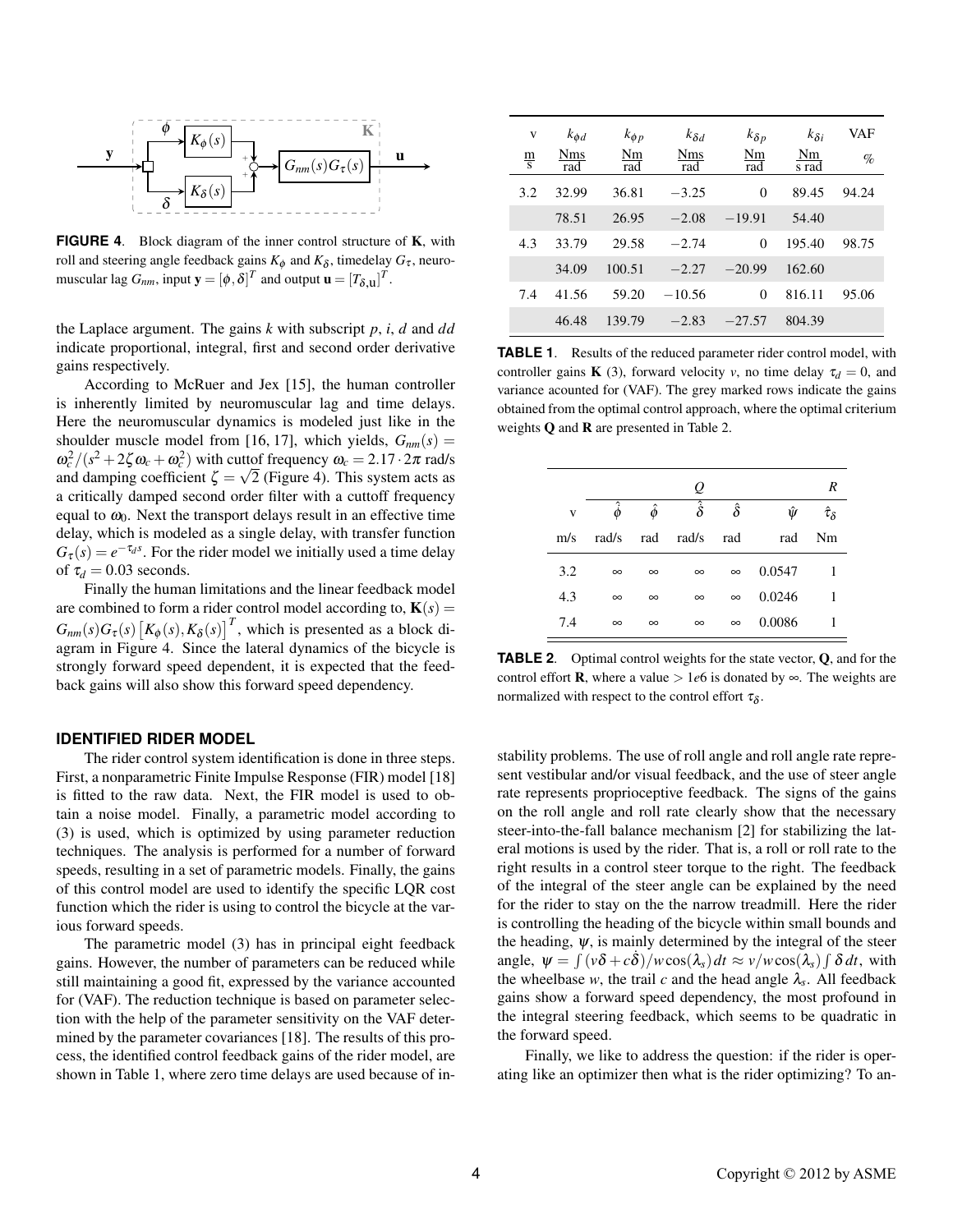swer this question we formulate the standard LQR optimal control problem [19] with the performance index (or cost function) for the control task

$$
J = \int (\mathbf{x}^T \mathbf{Q} \mathbf{x} + \mathbf{u}^T \mathbf{R} \mathbf{u}) \mathrm{d}t,
$$
 (4)

with the state vector  $\mathbf{x} = (\dot{\phi}, \dot{\delta}, \phi, \delta, \phi)$  and the controller output  $\mathbf{u} = (\tau_{\delta})$ , and the weight factors Q on the state and **R** on the control effort. The optimal feedback gains for a linear feedback controller are found by minimizing the performance index  $J$ , which is the well known Riccati solution (LQR model). Here, we work the other way around, given the feedback gains from the parameter identification process, what are the weight factors? We solve this by a nonlinear search on  $J$ . For the weights we assume all off-diagonal terms in  $Q$  and  $R$  zero, and the remaining unknown diagonal terms as  $1/\hat{x}_i^2$ , where  $\hat{x}_i$  is the maximal allowable value of the ith element of the state vector [19]. For the control effort weights **R**, here a scalar, we write  $R = 1/\hat{\tau}_{\delta}^2$ , where  $\hat{\tau}_{\delta}$  is identified as the maximum steer torque. The results of this process are shown in Table 2. Clearly, the rider is not optimizing with respect to the roll or steer angle and rate, indicated by  $\infty$  values. When we normalize the weights with respect to the control effort, that is normalize with respect to the maximum steer torque  $\tau_s$ , we see that the rider has to pay more and more attention to the heading with increasing speed, which makes sense for the task of riding on a narrow treadmill.

### **CONCLUSIONS**

The conclusions from these experiments and data analysis are that, if we assume that the rider is using a linear feedback control system, then he only uses the roll angle, roll rate, steer angle rate and integral of the steer angle (is heading) for feedback control. Next, if we assume that this linear control model is correct and if the rider is seen as an optimizer then in the task of riding on a treadmill he optimizes his control with respect to the heading angle only.

#### **ACKNOWLEDGEMENT**

We like to thank Mont Hubbard for hosting Peter de Lange at UC Davis and giving him the opportunity to join in on the measurement program. Thanks to Andy Ruina for the idea of trying to figure out what the rider is optimizing.

### **REFERENCES**

[1] J. P. Meijaard, Jim M. Papadopoulos, Andy Ruina, and A. L. Schwab. Linearized dynamics equations for the balance and steer of a bicycle: a benchmark and review. Proceedings of the Royal Society A, 463:1955-1982, 2007.

- [2] J. D. G. Kooijman, J. P. Meijaard, Jim P. Papadopoulos, Andy Ruina, and A. L. Schwab. A bicycle can be self-stable without gyroscopic or caster effects. Science, 332:339-342, April 15, 2011.
- [3] A. van Lunteren and H. G. Stassen. On the variance of the bicycle rider's behavior. In Proceedings of the 6th Annual Conference on Manual Control, April 1970.
- [4] Roy S. Rice and R. Douglas Roland. An evaland handling qualiuation of the perfomance ties of bicycles. Technical report, Cornell Aero. Lab. Rept. VJ-2888-K, April 1970. (available at: http://bicycle.tudelft.nl/schwab/Bicycle/calspan/).
- [5] D. H. Weir. Motorcycle Handling Dynamics and Rider Control and the Effect of Design Configuration on Response and Performance. PhD thesis, University of California, LA, 1972.
- [6] A. A. Popov, S. Rowell, and J. P. Meijaard. A review on motorcycle and rider modelling for steering control. Vehicle System Dynamics, 48:775-792, 2010.
- [7] Jason K. Moore, J. D. G. Kooijman, A. L. Schwab, and Mont Hubbard. Rider motion identification during normal bicycling by means of principal component analysis. Multibody System Dynamics, 25(2):225-244, 2011.
- [8] Duane T. McRuer, Dunstan Graham, and Ezra S. Krendel. Manual control of single-loop systems: Part i. Journal of the Franklin Institute,  $283(1):1 - 29$ , 1967.
- [9] Duane T. McRuer, Dunstan Graham, and Ezra S. Krendel. Manual control of single-loop systems: Part ii. *Journal of* the Franklin Institute,  $283(2):145 - 168$ , 1967.
- $[10]$  A. J. R. Doyle. The skill of bicycle riding. PhD thesis, University of Sheffield, UK, 1987. (available at: http://bicycle.tudelft.nl/schwab/Bicycle/doyle1987skill.pdf).
- [11] J. Milton, J.L. Cabrera, T. Ohira, S. Tajima, Y. Tonosaki, C.W. Eurich, and S.A. Campbell. The time-delayed inverted pendulum: Implications for human balance control. Chaos: An Interdisciplinary Journal of Nonlinear Science, 19:026110, 2009.
- [12] http://biosport.ucdavis.edu/researchprojects/bicycle/instrumented-bicycle.
- [13] F. J. W. Whipple. The stability of the motion of a bicycle. Quarterly Journal of Pure and Applied Mathematics, 30:312-348, 1899.
- [14] J. D. G. Kooijman, A. L. Schwab, and J. P. Meijaard. Experimental validation of a model of an uncontrolled bicycle. Multibody System Dynamics, 19:115-132, 2008.
- [15] D.T. McRuer and H.R. Jex. A review of quasi-linear pilot models. Human Factors in Electronics, IEEE Transactions on, HFE-8(3):231-249, Sept. 1967.
- [16] E. de Vlugt, A.C. Schouten, and F.C.T. van der Helm. Closed-loop multivariable system identification for the characterization of the dynamic arm compliance using continuous force disturbances: a model study. Journal of neu-